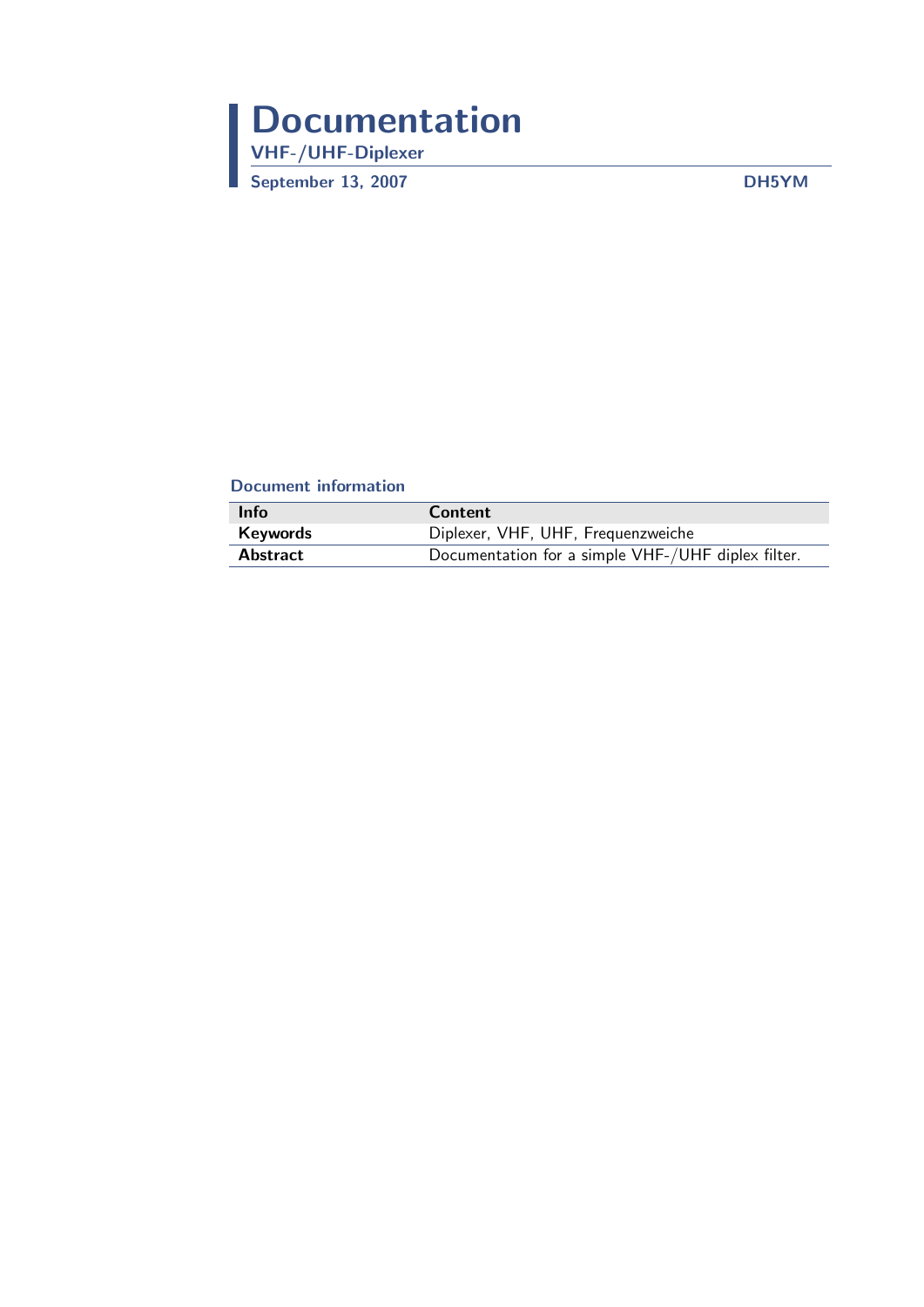# **Contents**

| 1 Introduction                | $\overline{2}$ |
|-------------------------------|----------------|
| 2 Schematic                   | 3              |
| <b>3</b> Construction Details | 3              |
| 4 Tuning                      | 4              |
| <b>5</b> Measurement Results  | 4              |
| <b>6</b> Conclusions & Hints  | Δ              |

# List of Figures

| 2 |  |
|---|--|
|   |  |
|   |  |
|   |  |
|   |  |
|   |  |
|   |  |

## List of Tables

| - |  | Diplexer Component Values |  |  |  |  |  |  | . |  |  |  |  |  |  |  |  |  |  |  |  |  |  |  |  |  |  |  |  |  |  |  |
|---|--|---------------------------|--|--|--|--|--|--|---|--|--|--|--|--|--|--|--|--|--|--|--|--|--|--|--|--|--|--|--|--|--|--|
|---|--|---------------------------|--|--|--|--|--|--|---|--|--|--|--|--|--|--|--|--|--|--|--|--|--|--|--|--|--|--|--|--|--|--|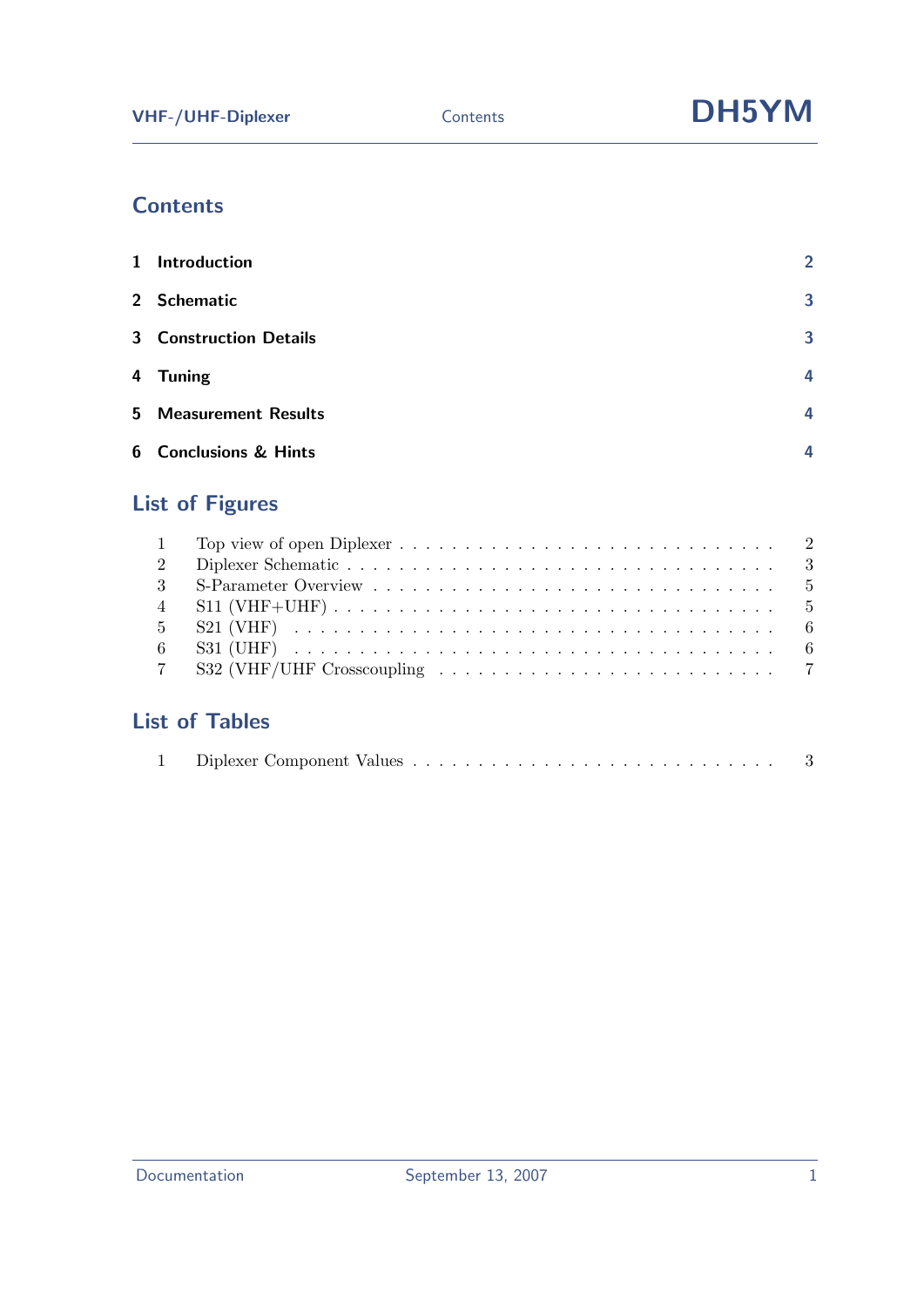#### <span id="page-2-0"></span>1 Introduction

This paper presents some information about how to build a cheap diplex filter for the VHF and UHF range. With this filter it is possible to connect two antennas (2m and 70cm) to a single transceiver or two transceivers to a single dual-band antenna.

The component values for the filter designs were adopted from DF3OJ [http://www.df3oj.de/trpl.html](#page-0-0)

DF3OJ uses a printed circuit board. The version which is proposed here is a ugly lumped element over ground plane construction. See figure [1](#page-2-1) to get a picture of it.

<span id="page-2-1"></span>

Figure 1: Top view of open Diplexer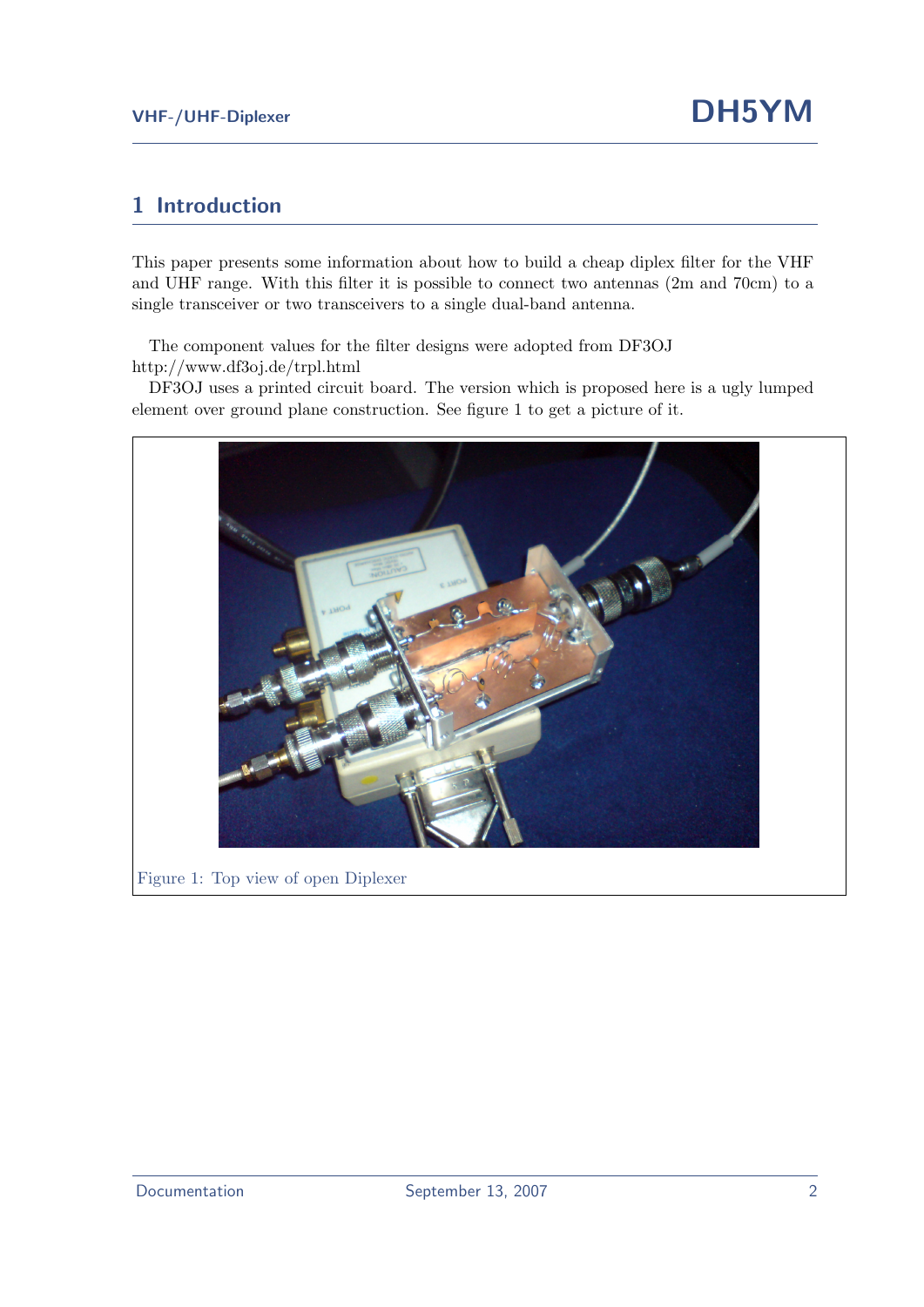### <span id="page-3-0"></span>2 Schematic

Figure [2](#page-3-2) shows the schematic of the filter construction. Table [1](#page-3-3) presents the used component values and details. To recalculate the coil values the tool CalCOILS from Fernando F. Almeida was used.



| Partname       | Value  | <b>Type</b>  | Turns/Diameter/Length |
|----------------|--------|--------------|-----------------------|
| C1             | 4.7pF  | 500V Ceramic | n/a                   |
| C2             | 2.7pF  | 500V Ceramic | n/a                   |
| C <sub>3</sub> | 4.7pF  | 500V Ceramic | n/a                   |
| L1             | 27.2nH | Air Coil     | $3/0.6$ mm $/2.5$ mm  |
| L2             | 16.7nH | Air Coil     | $3/0.6$ mm $/5.5$ mm  |
| C <sub>4</sub> | 27pF   | 500V Ceramic | n/a                   |
| C <sub>5</sub> | 22pF   | 500V Ceramic | n/a                   |
| L3             | 63.5nH | Air Coil     | $3/7$ mm $/4.5$ mm    |
| L4             | 99nH   | Air Coil     | $4/7$ mm/6mm          |
| L5             | 36nH   | Air Coil     | $2/7$ mm $/3$ mm      |

#### <span id="page-3-3"></span><span id="page-3-2"></span>Table 1: Diplexer Component Values

### <span id="page-3-1"></span>3 Construction Details

The case is a TEKO A1 which you can get at your favourit dealer.

All connectors are PL type female (since these were available out of the box). The quality is ok for this type of construction. For lower insertion loss use a connector that fits to the cable you want to connect the diplexer.

A plate of thin PCB was soldered between the RF connectors. Very high temperature is needed to solder the connectors because of their large surface. To reach a better separation of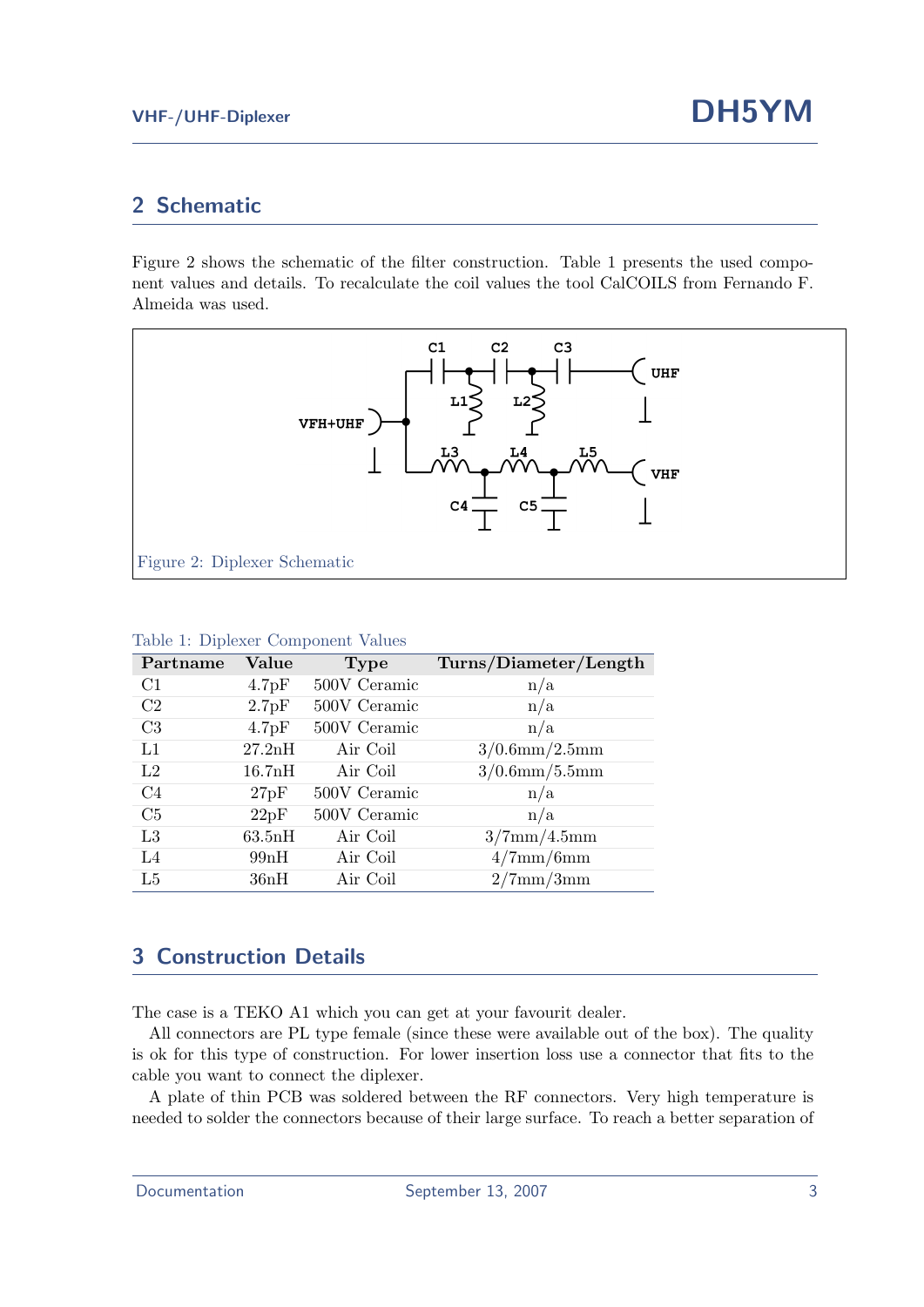the both ports a additional piece of PCB material was soldered vertically between the botch connectors for the separate bands.

The capacitors are 500V ceramic types. The coils are made from blank silvered wire (diameter 0.6mm) turned around drillers with the correct thickness. The length of the pins of each element is long enough that the parts fit between input and output. No additional waveguide was needed.

The coils must not touch the PCB material groundplane ! They shall be placed orthogonal to each other in order to prevent mutual coupling.

#### <span id="page-4-0"></span>4 Tuning

With the values stated in the table above the matching and cross band attenuation was not bad. To open the case did not change the behavior very much. In order to reach a matching better than -20dB at each port it was necessary to uncompress the coils until the resonances are ok.

This can be done also with a SWR meter. It is not essentially needed to have a network analyzer.

#### <span id="page-4-1"></span>5 Measurement Results

For every port a matching of better than -20dB was reached. The crosscoupling is around -66dB for VHF and -46dB at UHF. Figure [3](#page-5-0) gives an overview about the measured values.

The measured input reflection for port 1 (VHF+UHF) is given in figure [4.](#page-5-1) The values for the path through to the VHF port 2 is given in figure [5,](#page-6-0) figure [6](#page-6-1) states the values for the UHF path. Figure [7](#page-7-0) shows the crosscoupling between the both bands. The matching is better than -20dB at all ports. The reached decoupling is around 66dB at VHF and around 46dB at UHF.

#### <span id="page-4-2"></span>6 Conclusions & Hints

The reached decoupling is sufficient for such a ugly design. It is enough for the most mobile transmitters. Room for improvement gives the decoupling between the both paths internally (better shielding wall) and the used antenna connectors (exchange against N-type). The insertion loss is surprisingly low around 0.5dB.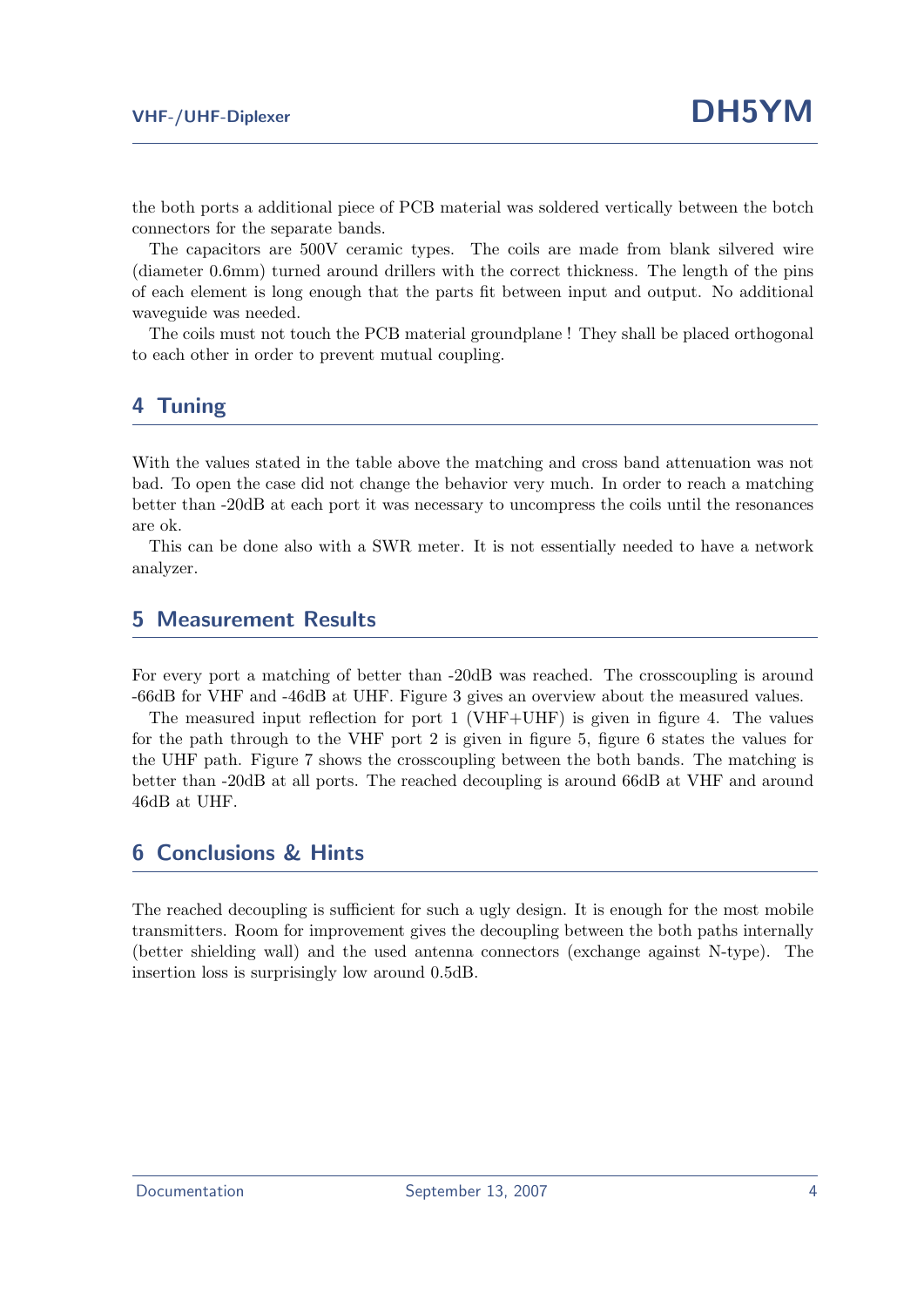# VHF-/UHF-Diplexer **DH5YM**



<span id="page-5-1"></span><span id="page-5-0"></span>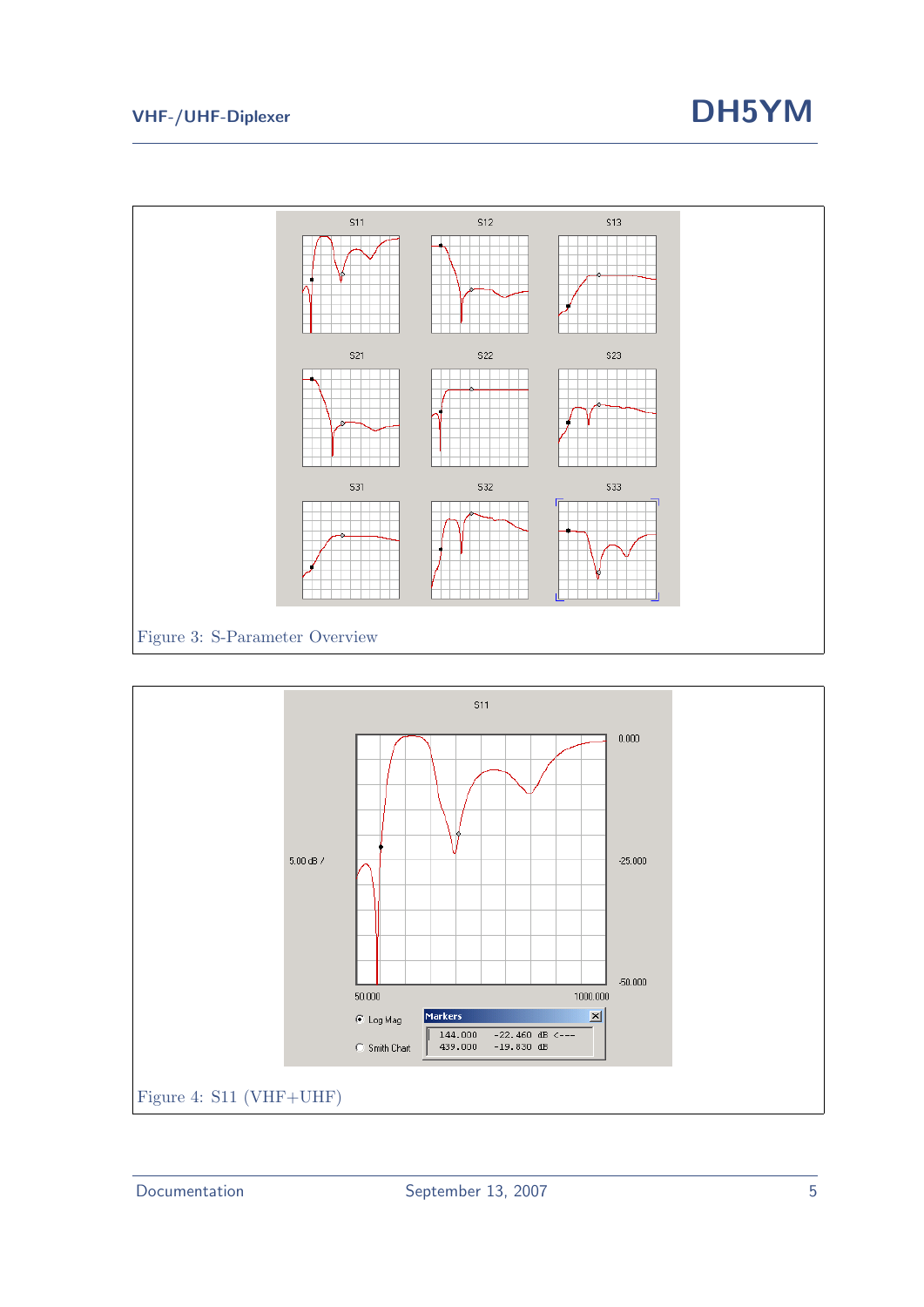

<span id="page-6-1"></span><span id="page-6-0"></span>